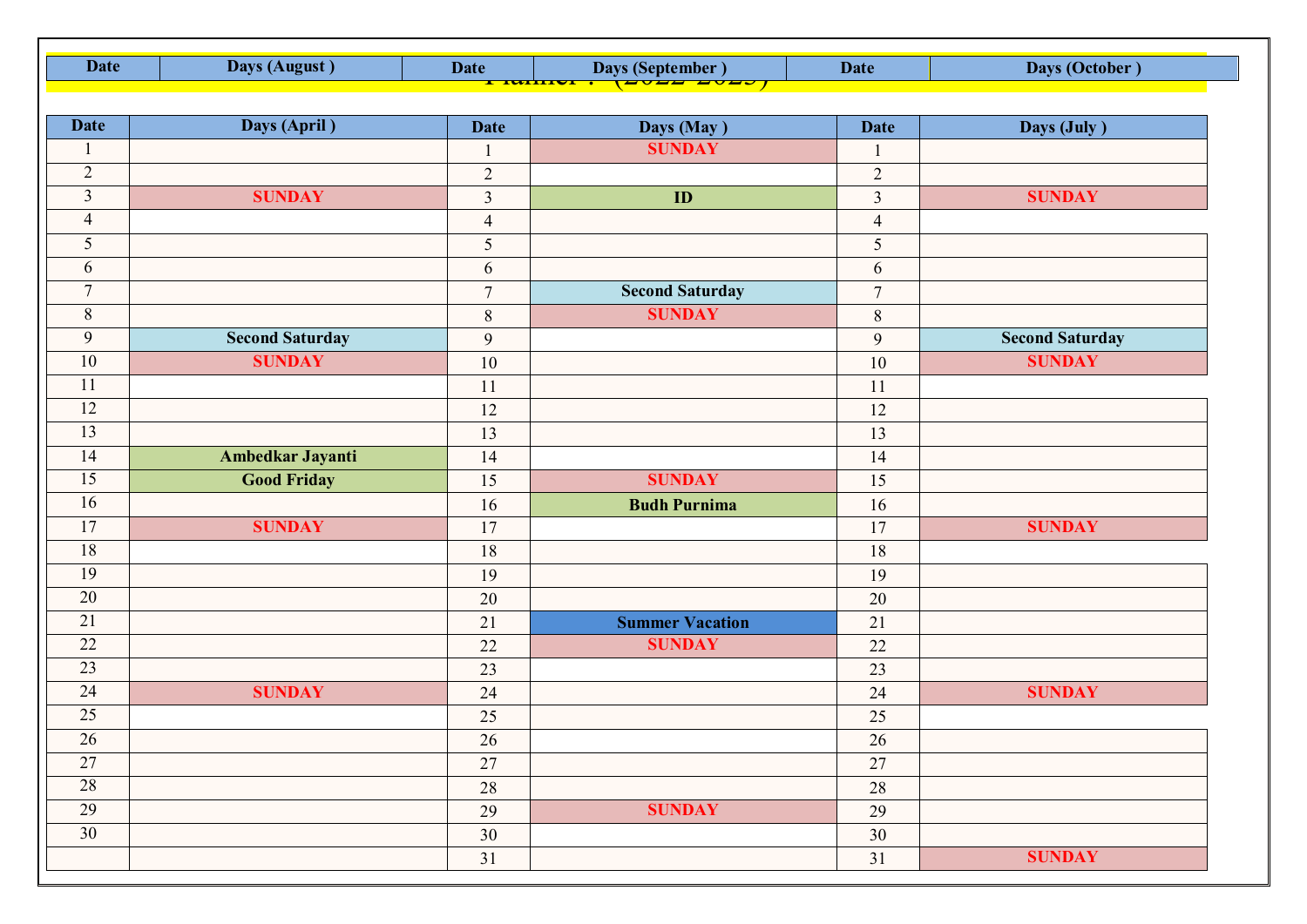|                 |                         | $\mathbf{1}$   |                        | $\mathbf{1}$             |                               |
|-----------------|-------------------------|----------------|------------------------|--------------------------|-------------------------------|
| $\mathcal{D}$   |                         | $\mathcal{L}$  |                        | $\gamma$                 | <b>SHNDAV/ Gandhi Javanti</b> |
| <b>Date</b>     | Days (November)         | <b>Date</b>    | <b>Days (December)</b> | <b>Date</b>              | Days (January)                |
| $\overline{4}$  |                         | $\overline{4}$ | <b>SUNDAY</b>          | $\overline{\mathcal{A}}$ |                               |
| 5               |                         | 5              |                        | 5                        | <b>Dussehra</b>               |
| 6               |                         | 6              |                        | 6                        |                               |
| $\overline{7}$  | <b>SUNDAY</b>           | $\overline{7}$ |                        | $\overline{7}$           |                               |
| $8\,$           |                         | $\,8\,$        |                        | $\,8\,$                  | <b>Second Saturday</b>        |
| 9               | <b>Moharam</b>          | 9              |                        | 9                        | <b>SUNDAY/Id</b>              |
| $\overline{10}$ |                         | 10             | <b>Second Saturday</b> | 10                       |                               |
| 11              |                         | 11             | <b>SUNDAY</b>          | 11                       |                               |
| $\overline{12}$ | Rakhi                   | 12             |                        | 12                       |                               |
| 13              | <b>Second Saturday</b>  | 13             |                        | 13                       | <b>Karva Chauth</b>           |
| $\overline{14}$ | <b>SUNDAY</b>           | 14             |                        | 14                       |                               |
| 15              | <b>Independence Day</b> | 15             |                        | 15                       |                               |
| $\overline{16}$ |                         | 16             |                        | 16                       | <b>SUNDAY</b>                 |
| $\overline{17}$ |                         | 17             |                        | 17                       |                               |
| 18              |                         | 18             | <b>SUNDAY</b>          | 18                       |                               |
| 19              | Janmashtami             | 19             |                        | 19                       |                               |
| 20              |                         | 20             |                        | 20                       |                               |
| $\overline{21}$ | <b>SUNDAY</b>           | 21             |                        | 21                       |                               |
| $\overline{22}$ |                         | 22             |                        | 22                       |                               |
| 23              |                         | 23             |                        | 23                       | <b>SUNDAY</b>                 |
| 24              |                         | 24             |                        | 24                       | <b>Diwali Break</b>           |
| $\overline{25}$ |                         | 25             | <b>SUNDAY</b>          | 25                       |                               |
| 26              |                         | 26             |                        | 26                       |                               |
| $\overline{27}$ |                         | 27             |                        | 27                       |                               |
| 28              | <b>SUNDAY</b>           | 28             |                        | 28                       |                               |
| 29              |                         | 29             |                        | 29                       |                               |
| 30              |                         | 30             |                        | 30                       | <b>SUNDAY/Chatt</b>           |
| $\overline{31}$ |                         |                |                        | 31                       |                               |
|                 |                         |                |                        |                          |                               |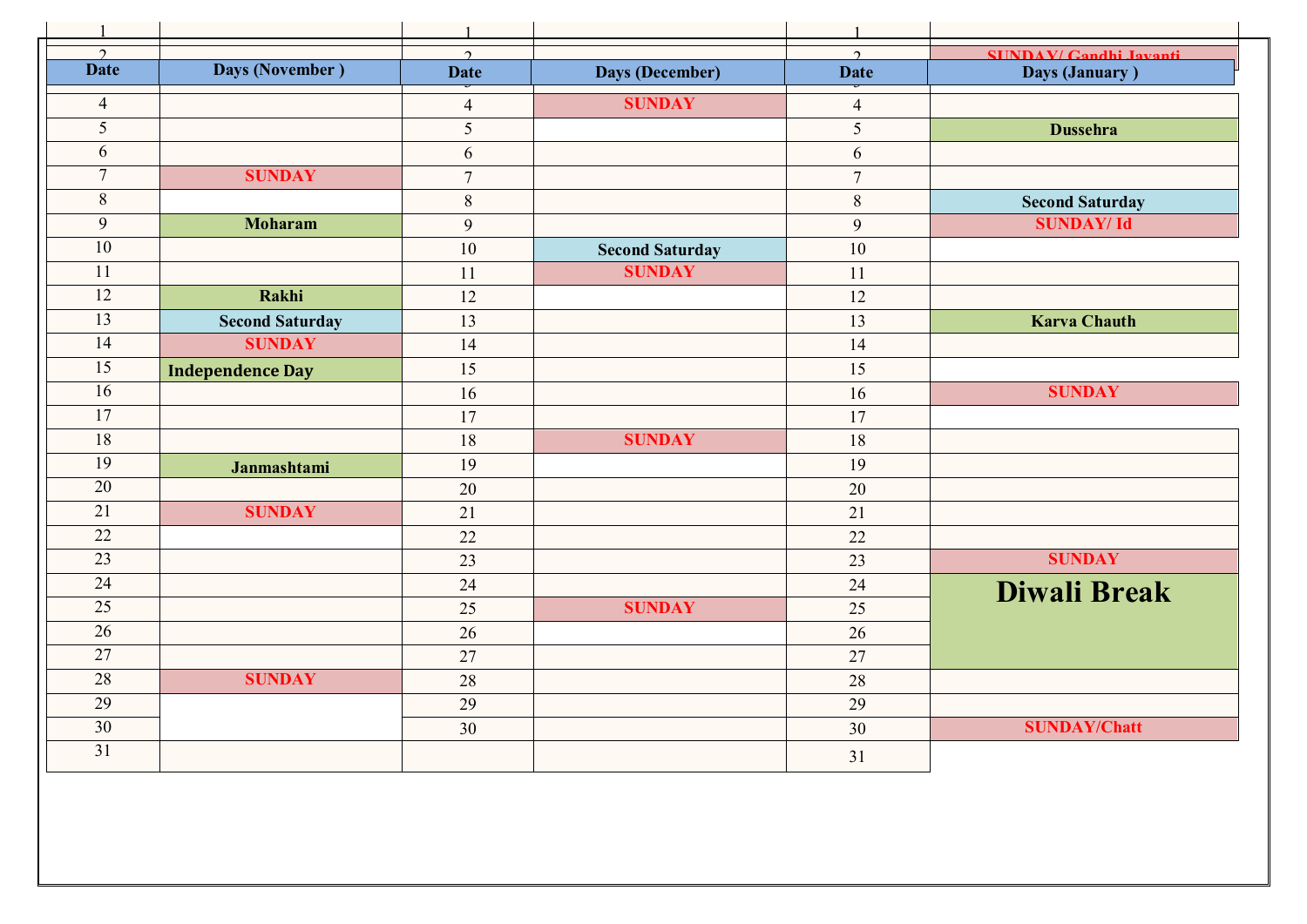|                         |                        | $\mathbf{1}$    |                         | $\mathbf{1}$   | <b>SUNDAY</b>          |
|-------------------------|------------------------|-----------------|-------------------------|----------------|------------------------|
| $\Omega$<br><b>Date</b> |                        | Days (February) | <b>Date</b>             | $\sim$         | Days (March)           |
| ⊃<br>$\overline{4}$     |                        | J               | <b>SUNDAY</b>           | $\mathcal{I}$  |                        |
| $\overline{5}$          |                        | $\overline{4}$  |                         | $\overline{4}$ |                        |
| 6                       | <b>SUNDAY</b>          | 5               |                         | 5              |                        |
| $\tau$                  |                        | $\sqrt{6}$      |                         | 6              |                        |
|                         |                        | $\overline{7}$  |                         | $\overline{7}$ |                        |
| $8\,$                   | Gurupurab              | $\,8\,$         |                         | $8\,$          | <b>SUNDAY</b>          |
| 9                       |                        | 9               |                         | $\mathfrak{g}$ |                        |
| 10                      |                        | 10              | <b>Second Saturday</b>  | 10             |                        |
| 11                      |                        | 11              | <b>SUNDAY</b>           | 11             |                        |
| 12                      | <b>Second Saturday</b> | 12              |                         | 12             |                        |
| 13                      | <b>SUNDAY</b>          | 13              |                         | 13             |                        |
| 14                      |                        | 14              |                         | 14             | <b>Second Saturday</b> |
| $\overline{15}$         |                        | 15              |                         | 15             | <b>SUNDAY</b>          |
| 16                      |                        | 16              |                         | 16             |                        |
| 17                      |                        | 17              |                         | $17$           |                        |
| 18                      |                        | 18              | <b>SUNDAY</b>           | 18             |                        |
| 19                      |                        | 19              |                         | 19             |                        |
| $\overline{20}$         | <b>SUNDAY</b>          | $20\,$          |                         | $20\,$         |                        |
| 21                      |                        | 21              |                         | 21             |                        |
| $\overline{22}$         |                        | 22              |                         | 22             | <b>SUNDAY</b>          |
| 23                      |                        | 23              |                         | 23             |                        |
| $\overline{24}$         |                        | 24              |                         | 24             |                        |
| 25                      |                        | 25              | <b>SUNDAY/Christmas</b> | 25             |                        |
| $\overline{26}$         |                        | 26              |                         | $26\,$         | <b>Republic Day</b>    |
| 27                      | <b>SUNDAY</b>          | 27              |                         | 27             |                        |
| 28                      |                        | 28              |                         | 28             |                        |
| 29                      |                        | 29              |                         | 29             | <b>SUNDAY</b>          |
| $\overline{30}$         |                        | 30              |                         | 30             |                        |
|                         |                        | 31              |                         | 31             |                        |
|                         |                        |                 |                         |                |                        |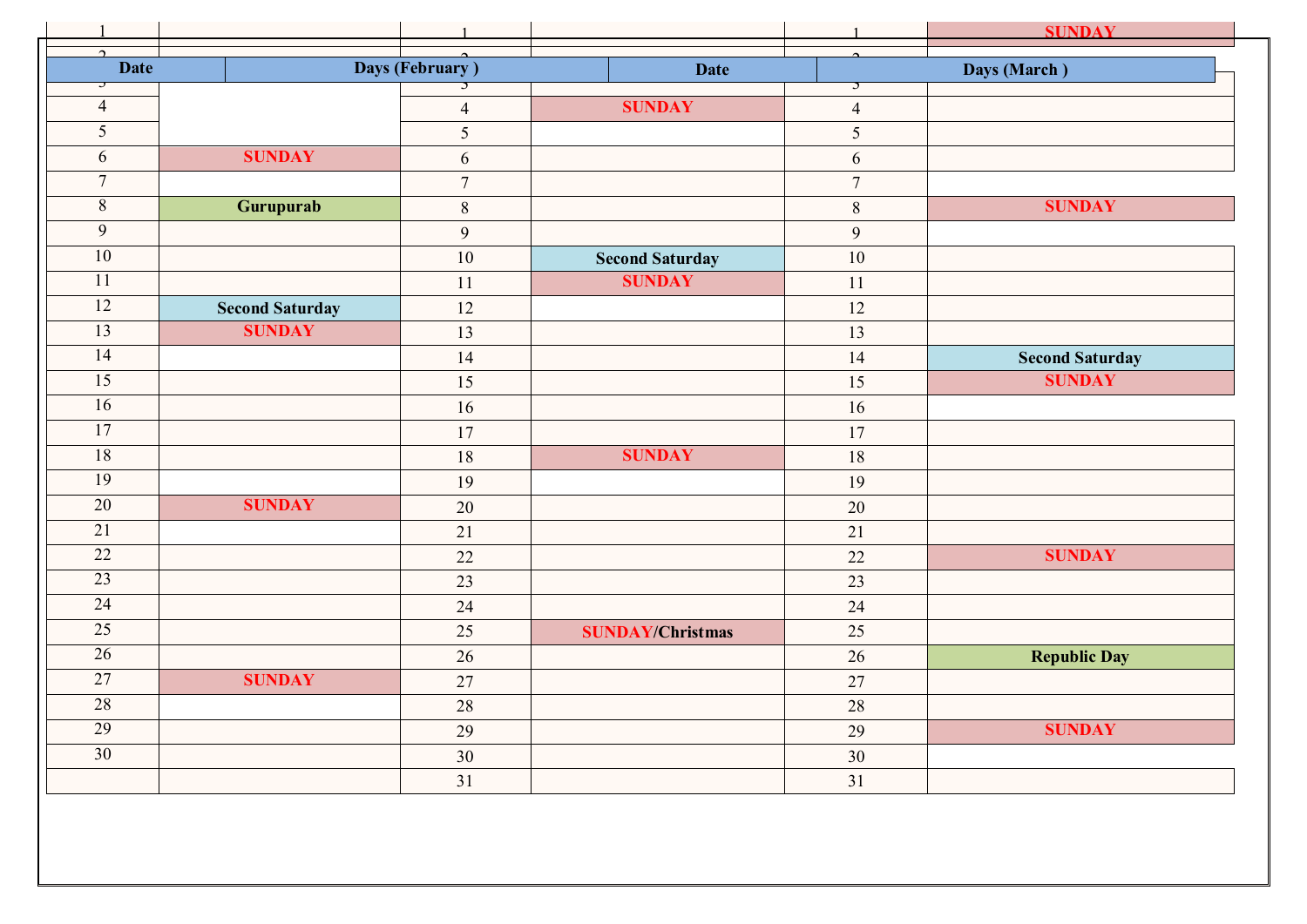| $\mathbf{1}$    |                        | $\mathbf{1}$            |                        |
|-----------------|------------------------|-------------------------|------------------------|
| $\overline{2}$  |                        | $\overline{2}$          |                        |
| $\overline{3}$  |                        | $\overline{\mathbf{3}}$ |                        |
| $\overline{4}$  |                        | $\overline{4}$          |                        |
| $\overline{5}$  | <b>SUNDAY</b>          | 5                       | <b>SUNDAY</b>          |
| 6               |                        | 6                       |                        |
| $\overline{7}$  |                        | $\overline{7}$          |                        |
| $\overline{8}$  |                        | $\,8\,$                 | Holi                   |
| $\overline{9}$  |                        | $\overline{9}$          |                        |
| 10              |                        | $10\,$                  |                        |
| 11              | <b>Second Saturday</b> | 11                      | <b>Second Saturday</b> |
| 12              | <b>SUNDAY</b>          | 12                      | <b>SUNDAY</b>          |
| 13              |                        | 13                      |                        |
| 14              |                        | 14                      |                        |
| 15              |                        | 15                      |                        |
| 16              |                        | 16                      |                        |
| 17              |                        | 17                      |                        |
| 18              | Mahashivratri          | 18                      |                        |
| 19              | <b>SUNDAY</b>          | 19                      |                        |
| 20              |                        | 20                      | <b>SUNDAY</b>          |
| 21              |                        | 21                      |                        |
| 22              |                        | 22                      |                        |
| 23              |                        | 23                      |                        |
| 24              |                        | 24                      |                        |
| 25              |                        | 25                      |                        |
| 26              | <b>SUNDAY</b>          | 26                      | <b>SUNDAY</b>          |
| 27              |                        | 27                      |                        |
| 28              |                        | 28                      |                        |
| 29              |                        | 29                      |                        |
| $\overline{30}$ |                        | 30                      | <b>Ram Navmi</b>       |
| 31              |                        |                         |                        |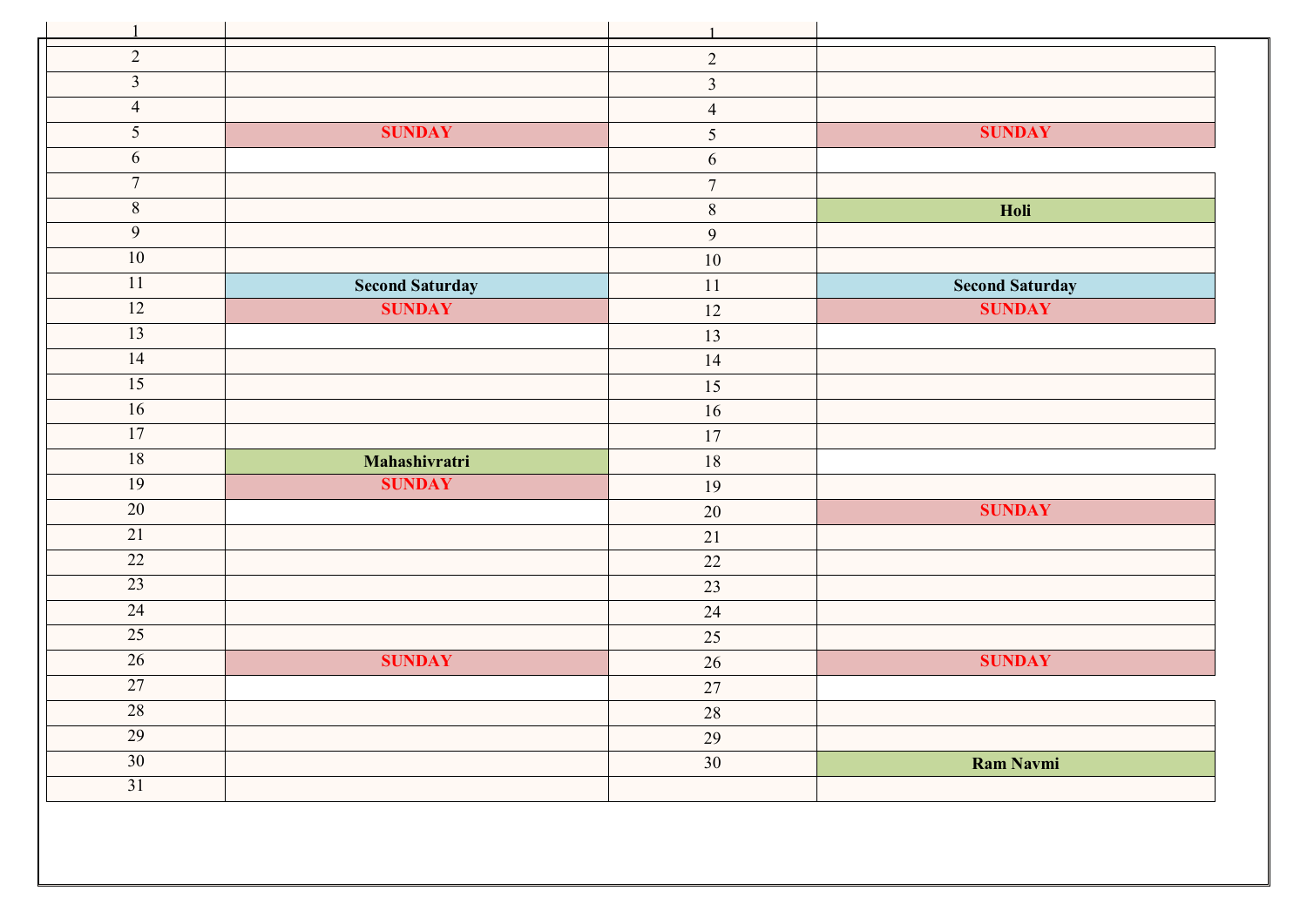## **CELEBRATION**

| (11 to 16) JULY 2022    | FRUIT WEEK CELEBRATION           |
|-------------------------|----------------------------------|
| <b>11 AUGUST 2022</b>   | <b>RAKHI CELEBRATION</b>         |
| <b>12 AUGUST 2022</b>   | INDEPENDENCE DAY CELEBRATION     |
| <b>18 AUGUST 2022</b>   | <b>JANMASHTAMI CELEBRATION</b>   |
| (22 to 27) AUG. 2022    | <b>COLOUR WEEK CELEBRATION</b>   |
| <b>22 OCTOBER 2022</b>  | <b>DIWALI CELEBRATION</b>        |
| <b>14 NOVEMBER 2022</b> | <b>CHILDREN DAY CELEBRATION</b>  |
| <b>23 DECEMBER 2022</b> | <b>CHRISTMAS DAY CELEBRATION</b> |
| <b>25 JANUARY 2023</b>  | <b>REPUBLIC DAY CELEBRATION</b>  |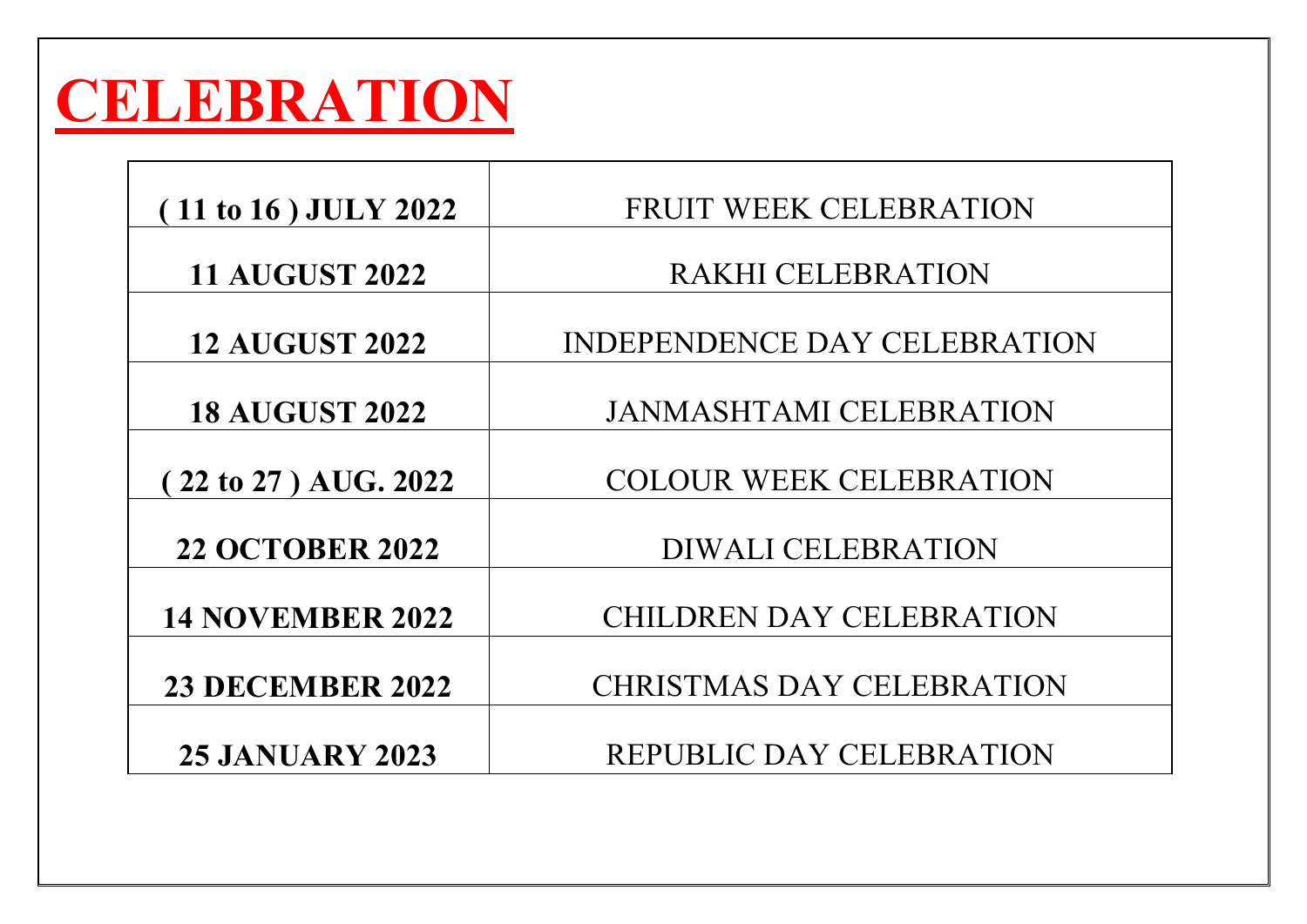## **EXAMINATION**

| $($ I <sup>ST</sup> TO $X$ <sup>TH</sup> $)$ CLASS |                                         |  |
|----------------------------------------------------|-----------------------------------------|--|
| <b>PRE MID TERM</b>                                | $(18 \text{ to } 26)$ JULY 2022         |  |
| <b>MID TERM</b>                                    | $(19 \text{ to } 30)$ SEPTEMBER 2022    |  |
| <b>POST MID TERM</b>                               | $(12 \text{ to } 20)$ DECEMBER 2022     |  |
| <b>FINAL EXAM</b>                                  | (02 to 20) MARCH 2023                   |  |
| <b>CLASS X</b>                                     | Board Exam will be conduct as per CBSE. |  |

| DATE OF PARENTS TEACHER MEETING (P.T.M) |
|-----------------------------------------|
| 30 APRIL 2022                           |
| 30 JULY 2022                            |
| 01 OCTOBER 2022                         |
| 24 DECEMBER 2022                        |
| 25 FEBRUARY 2023                        |